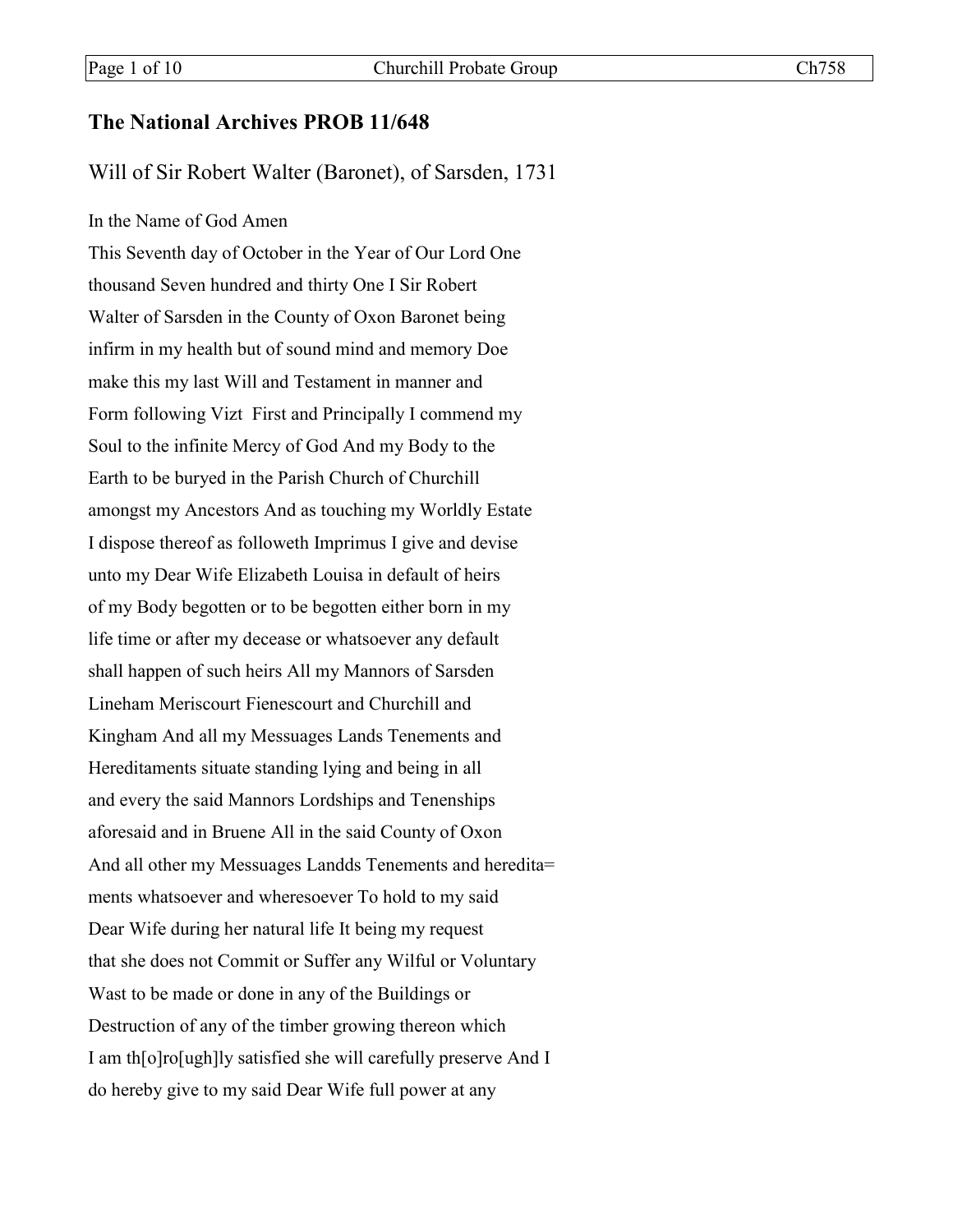time during her life time Upon failure or default of heirs of my body begotton as aforesaid By Indenture under her hands and Seal to Leave all such part or parts of my said Mannors Messuages Lands Tenements and heredi= taments as is now or has been Within the term of twenty years past out upon Lease or Leases for ninety nine years or any other term or number of years Determinable upon One two or three Life or lives or by Copy of Court Roll for ninety and nine years Determinable upon One two or three Life or lives but not for more than three Lives upon any one Estate So as there be reserved upon all any every such Lease or Leases the usual and Accustomed rents customs dutyes herriotts and Services and so as such Lease and Leases is and are not made dispunisha= ble of Wast And so as each Leasee Seale and execute Counter= parts of each Lease and Leases And I do also give to my said Dear Wife full power likewise at any time during her life upon failure or default of heirs of my body Also by Indenture under her hand and Searle to Lease all or any Part of my said Mannors Lands and Premises Except my Capital Messuage Outhouses Garden and Curtilage of Sarsden as aforesaid to any Person or Persons for any term or number of years not Exceeding One and twenty years to Commence in Possession or within One year next after the making thereof so as upon every such Lease there be reserved and made payable during the continuance of the same the most and best Improved rent that can be reasonably had for the same Premisses or any part thereof that shall be so Leased Without taking any Sum or Sums of money or other thing by way of Fine for or in respect of any such Lease And so as no such lease be made Dispunishable of Waste And so as there be contained in every such Lease a Clause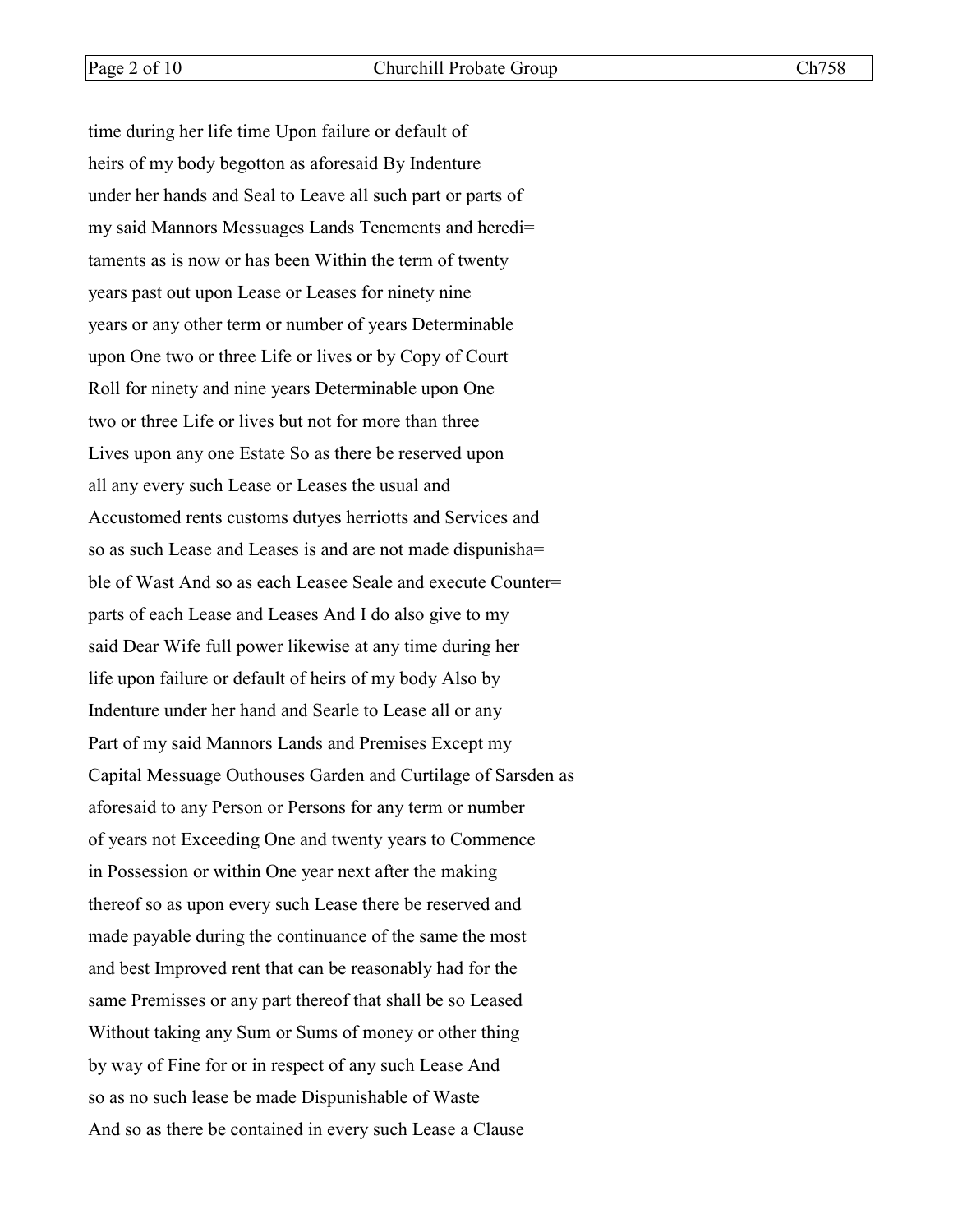of Reentry for non-payment of the rent or rents thereby to be reserved And usual and reasonable Covenants And so as the Lease and Leasees to whom any such Lease shall be made as aforesaid seale and deliver a Counterp[ar]t thereof Item I give and bequeath unto my said Dear Wife for ever All such Jewells as I or she shall be Possessed of at the time of my Decease and the Furniture of the Bed Chamber wherein my Wife and I usually lye in my Dwelling house at Sarsden And also all the Furniture of her Closet and Dressing room Item I give to my said Dear Wife In case I shall leave any heirs of my body living at my decease the use of All my Silver plate and of all the rest of my household goods and Furniture which shall at my decease be in my said dwelling house at Sarsden until such Issue shall attain the Age of One and twenty years And in case I shall have no such Issue or such Issue shall dye before he or she shall attain the Age of One and twenty years leaving no Issue then I give my said Wife for ever All my said Silver Plate household Goods and Furniture Except my Silver Fountain Inscribed to her late Majesty Queen Anne of Ever blessed memory which I do give after my said Wifes decease to such Person or Persons as shall by Virtue of my Marriage Settlement and this my last Well be Intituted to my Mannor or Mansion house of Sarsden It being my desire and also in Performance of the request of my late Dear Brother Sir John Walter made to me that the same be and remain therein perpetu= ally in the nature of an heir Loome In remembrance of the duty and Gratitude I have for the said late Majesty And the honour which my said Brother did and I still do bear to her memory Itrem in default of heirs of my body begotton or to be begotton either born in my lifetime or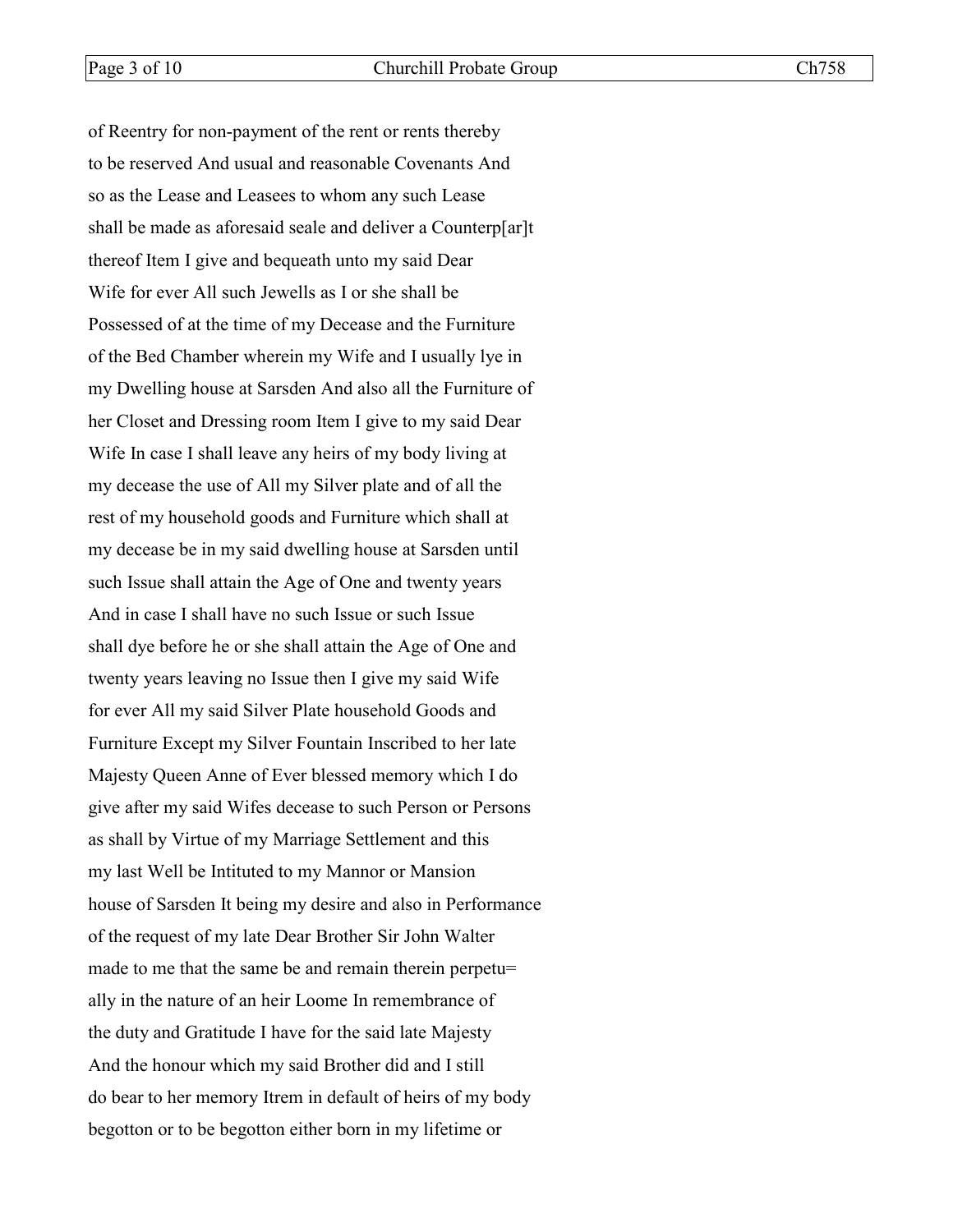after my decease or whensoever any default shall happen of such heirs after the decease of my said Dear Wife I give and devise all my aforesaid Mannors Messuages Lands Tenements and Hereditaments Whatsoever and Wheresoever Wherein I have any Estate in Possession Reversion remainder or Expectancy to such Son of my late Brother in Lawe John Rolls late of Stephenson in the County of Devon Esquire And my Sister Isabella Charlotte his now Widow as shall be their Second Son at the time of my decease To hold to such Second Son for and during his natural life without Impeachm[en]t of Wast Provided he take upon him the name of *Walter* and not of Rolls and so write himself in all Deeds and other Writings during his natural life And Intitle himself and his Descendants if it may be done to bear the Cognizance or Coat of Arms of my Family And after the Determination of that Estate I give the said Mannords Lands Tenements Hereditaments and Premisses to Henry Perott of Barnsley in the County of Gloucester Esq[ui]re and Thomas Rowney of the City of Oxford Esq[ui]re and their heirs during the natural life of such Second Son upon trust to preserve the Contingent Remainders herein after limited But nevertheless to permit and suffer such Second Son of my said Brother and Sister Rolls to receive the rents and profits of the said Premisses during his natural life And after his decease I give and devise the said Mannors Lands Tenements Hereditaments and Premisses To the first second third fourth Fifth Sixth and Seventh And all other the Sons of such Second Son lawfully begotton and to the heirs Male of their respective bodyes lawfully Issuing severally and successively One after another as they shall be in Seniority of Age and Priority of birth so as they and every of their respectively name and write themselves by the Sirname of *Walter* and not of Rolls And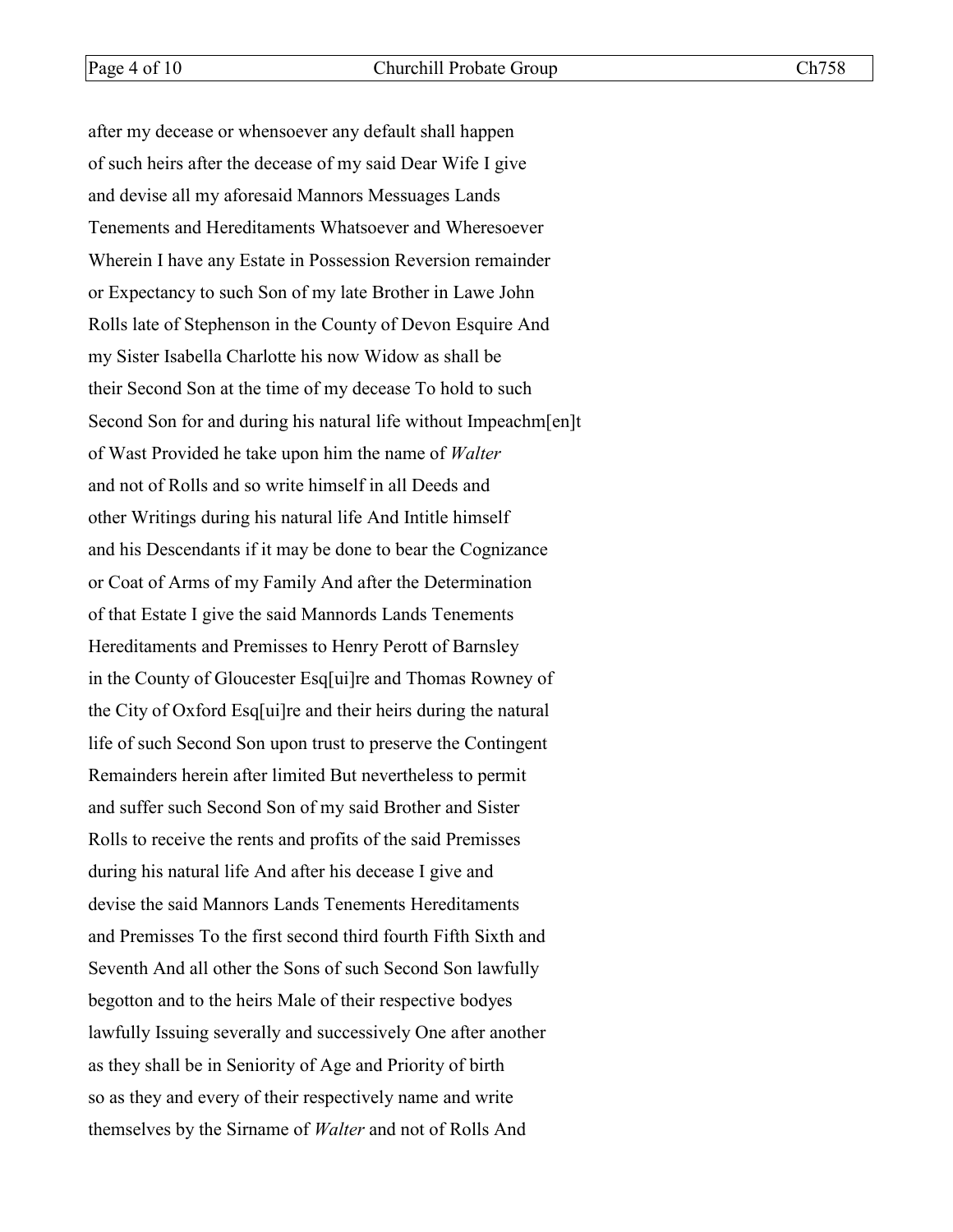for want of such Issue I give and devise the said Mannors Lands Tenements and Hereditaments and Premisses To the third Son of my said Brother and Sister Rolls during the term of his natural Life without Impeachments of Wast So as he take upon him the name of *Walter* and not of Rolls as aforesaid with like remainders to my said trustees to preserve contingent remainders Remainder to the first and all other Sons of such third Son respectively and Successively in tayle male So as they take on them the Sir name of Walter and not of Rolls as the same are herein before devised to the said Second Son of my said Brother and Sister Rolls in strict Entayle And for want of such Issue I give and devise the said Mannors Lands Tenements Hereditments and Premisses to the fourth Fifth Sixth and Seventh And all other the younger Sons of my said Brother and Sister Rolls Successively for their respective natural lives Without Impeachment of Wast Remainder to Trustees to Preserve contingent Remainders Remainder to the firth and other sons in tayle Male as the same as herein before Devised to the said Second and third Sons of my said Brother and Sister and their respective first and other sons in strict Entayle so as they and every of them take upon them the name of *Walter* and not of Rolls as aforesaid And for want of such Issue I give and devise the s[ai]d Mannors Messuages Lands Tenements Hereditaments and Premisses t the said Thomas osof the City of Oxford Esq[ui]re for and during the term of his natural life without Impeachment of Wast Provided he take upon him the name of *Walter* and not of Rowney and to write himself in all Deeds and other Writings during his life and Entitle himself and his decend= ants if it may be done to bear the Cognizance or Coat of Arms of my Family And after the Desemination of that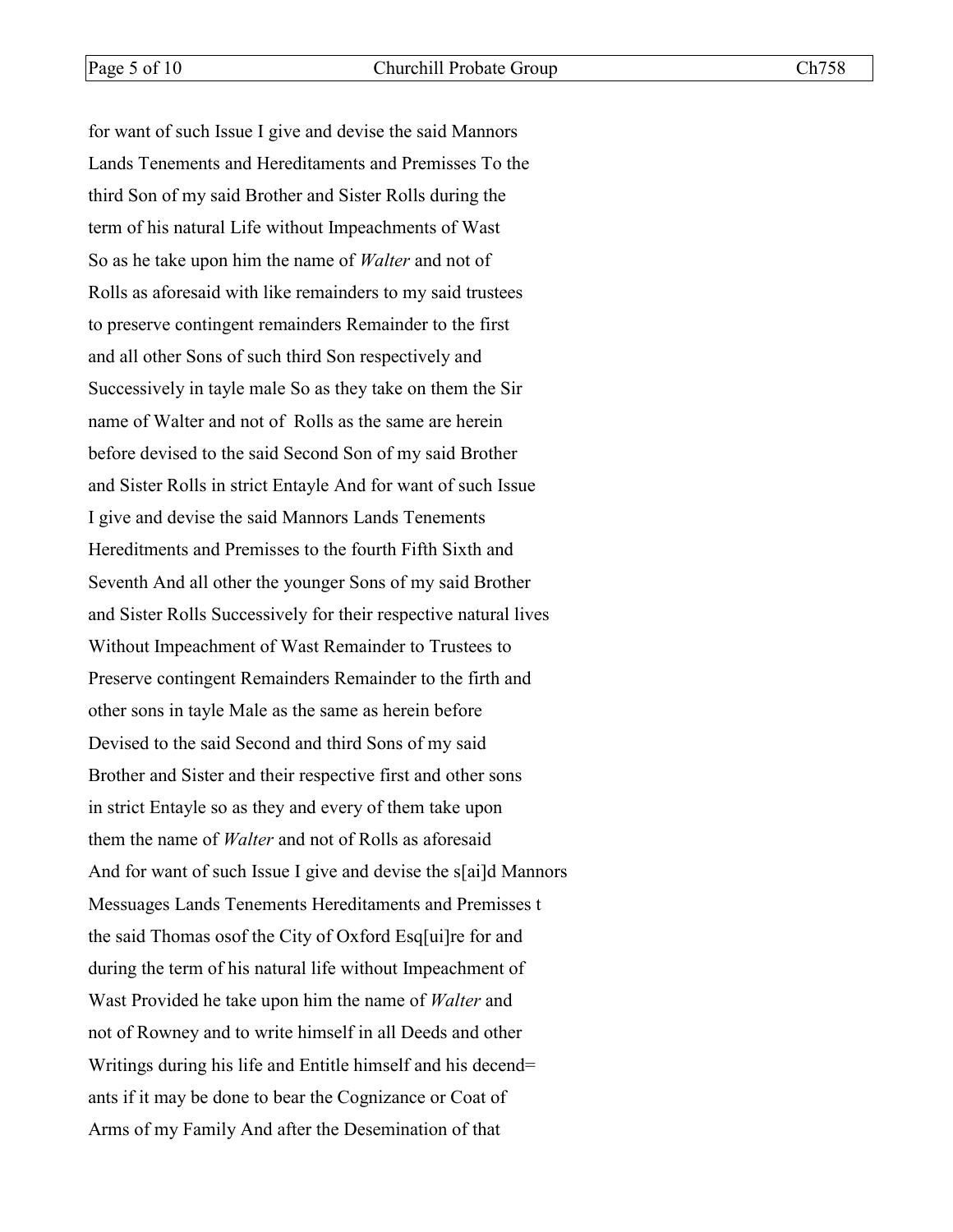Estate I give and devise the same to the said Henry Perrot and his heirs Upon trust to preserve the Contingent remainders Remainder to the first Second third fourth fifth Sixthe And All other his Sons of the said Thomas Rowney lawfully begotten and to the heir Male of their respective Bodys lawfully Issuing Severally and successively one after another as they shall be in Seniority of Age and Priority of Birth the Elder of such Son and Sons and the heirs Male of his and their respective body and bodys being always preferred and to take before the Younger and the heirs male of their body and bodys Provided they and every of them take upon them and use the name of *Walter* and not of Rowney as afores[ai]d And for want of such Issues I give and devise the said Mannors Messuages Lands Tenements and Hereditaments to the Reverend M[iste]r Edward Rowney Vicar of Spelsbury in the said County of Oxon Brother of the said Thomas Rowney for and during the terme of his natural life With= out Impeachment of Wast Provided he take upon him the name of *Walter* and not of Rowney and so make himself in all Deeds and other Writings during his life And Entitles himself and his Descendants if it may be done to bear the Cognizance or Coat of Arms of my Family And after the Determination of the Estate I give and devise the same to the Said Henry Perrott and his heirs upon trust to Preserve the Contingent remainders remainder to the First Second third fourth Fifth ad Sixth And all the other Sons of him the said Edward Rowney lawfully begotten and to the heirs male of their respective Bodys lawfully Issuing Severally and Successively one after another as they shall be in Seniority of Age and Priority of Birth the Elder of Such Son and Sons and the heirs Male of their respective Bodys being always preferred and to take before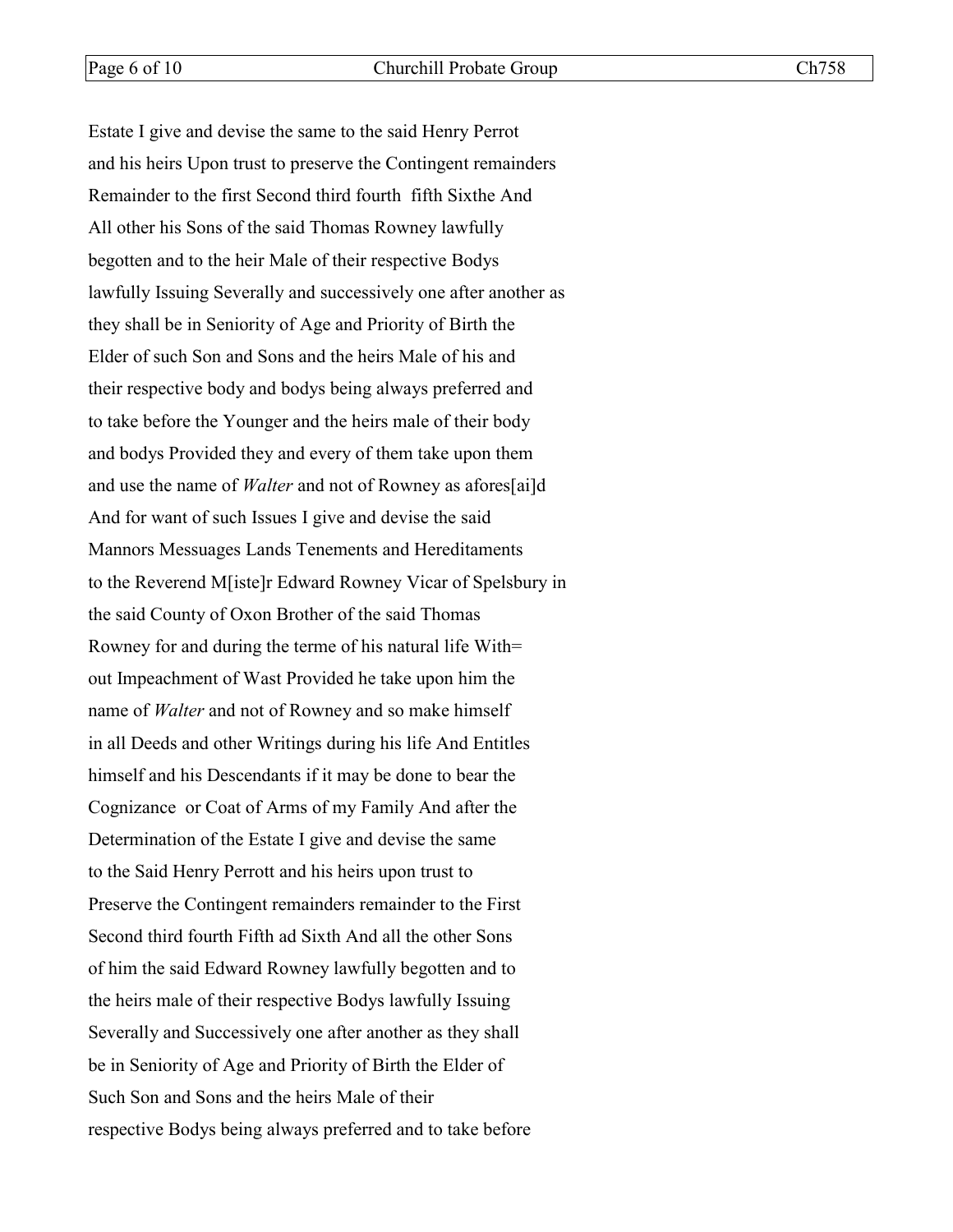the Younger And the heirs Male of their Body and Bodys Provided they and every of them take upon them and use the name of *Walter* and not of Rowney as aforesaid And for want of such Issues I give and devise the said Mannors Messuages Lands Teements Hereditaments and Premisses unto the Heirs of the Body of my Sister Isabella Charlotte Rolls lawfully begotten or to be begotten And for Want of such Issue I giver and devise the same to my own Right heirs for ever And it is my Express Will that such the younger Son or Sons of the said John Rolls and the said Thomas Rowney and Edward Rowney and their respective Sons as shall be Entitled to the said Mannors Lands Tenements Hereditaments and Premisses and their Issue Male respectively shall at the time he shall come to the Possession of the said Premisses take upon him the Sirname of *Walter* and bear and write the same as aforesaid Item I give all my Books now at Sarsden or elsewhere to the person who by Virtue of this my Will shall be Entitled to the possession of the Said Mannors Lands Tenements Hereditaments and Premisses Item it is my Will that all my Books in the Library at Sarsden house shall as far as Leave or Equity will allow of be in the nature of Heir Loomes and go along with the same Mannor house Item I do make and appoint my said Dear Wife Sole Executor of this my last Will and Testement and I do give and bequeath to her all the rest and residue of my Personal Estate not herein before disposed of after my just debts shall be paid and Satisfyed to be as her own disposal Provided always and I do hereby declare and my Express Will is that if the Person or Persons who shall come to the Possession of the said Mannors Capital Messuage of Sarsden Lands Tenements and Hereditaments by Virtue of this my last Will shall refuse or neglect to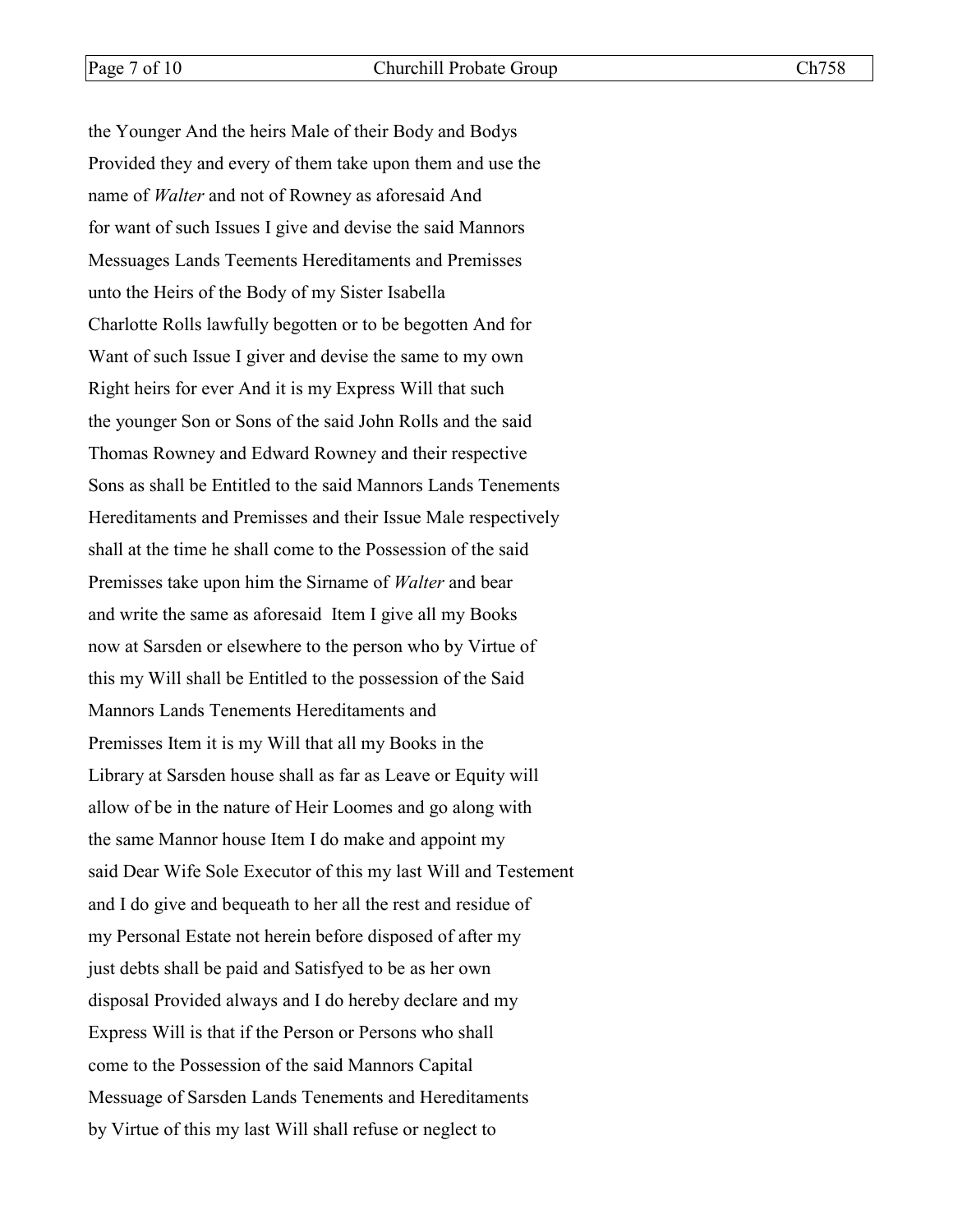bear take use and write the name of *Walter* for his Sirname as I have before directed Then and in such Case the Devise hereby made to such Person or Persons so neglecting or refusing shall cease and be utterly void And then and in such Case the said Mannors Capital Messuage Lands Tenements Hereditaments and every of them And my Silver Fountain and my Books at Sarsden aforesaid hereby declared to be heir Loomes shall thereupon come to the Person who shall be next in remainder And that then and in Such Case it shall and may be lawfull to and for Such Person or Persons who by Virtue of this my Will shall be next in remainder of the said Mannors and Premisses to Enter into and enjoiy the same taking upon him or them the Sirname of *Walter* as aforesaid Item I do hereby empower the Person who do take Estates for lives in the Premisses in this my Will as or when he or they shall be in the Actual Possession of the Mannors Lands Tenements and Hereditaments and Premisses but not before to make any Lease or Leases of the Premissess Except the Capital Messuage Outhouses Gardens and Curtiledge of Sarsden for any term not Exceeding One and twenty years to any Person or Persons for the best and most Improved rent that can be got for the same And also by any Deed or Deeds in Writing attested by any two or more Credible Witnesses to make a Joynture of any part of the said Premisses (Except as aforesaid) not Exceeding the Annual Sum of Six hundred pounds a year for the Life or Lives of such Woman or Women such Tenants for life shall marry And I do hereby revoke all former Wills by me at any time hereafter and declare this to be my last Will and Testament Witness my hand and seal the day and year first above Written Rob[ert] Walter Signed Sealed Published and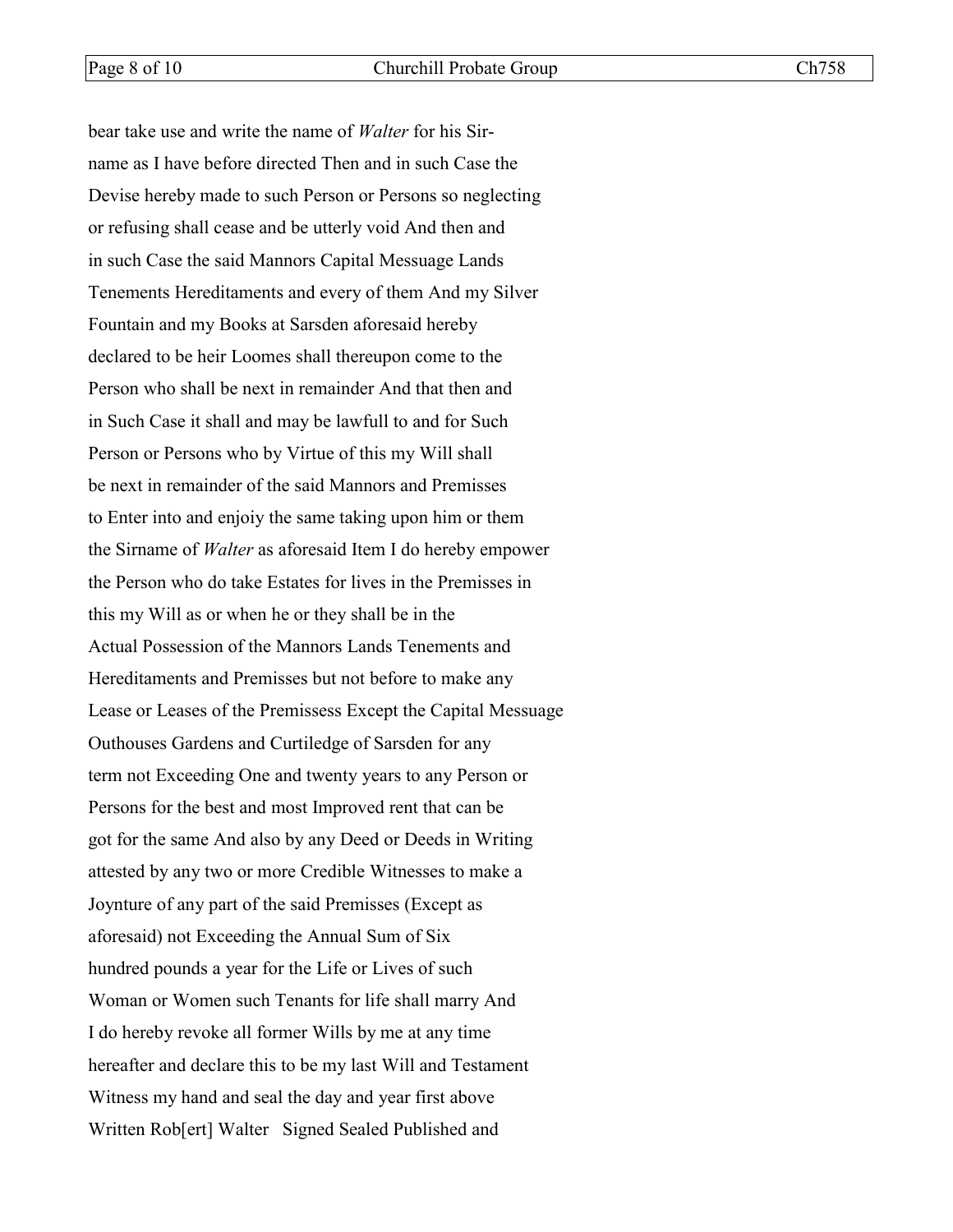declared by the said Sir Robert Walter the Testator as and for his last Will and Testament in the Presence of us who in his Presence and at his request have Subscribed Our names as Witnesses John Peisley Tho[mas] Mander Ja[m]es Mander

#### I Sir Robert Walter of Sarsden in

the County of Oxon Baronett Do by this Writing which I declare to be a Codicil to and apart of my last Will and Testament Give and bequeath unto my House Keeper Lydia Prickett in Consideration of and as a Gratuity to her for the Faithfull services She has performed for me and Particularly for the tender Care She has taken of me in my Issues the sum of thirty pounds And I also give unto my Servant Robert Whitley the Sum of Five pounds Likewise for his Constant Attendance upon the Care of me also in my Issues Both which Legacies I direct and Appoint shall be paid within Six months next after my decease And I do hereby ratify and confirme my last Will And all other things therein and thereby directed given and bequeathed And do pronounce this as a further part and Addition thereto In Witness whereof I the said Sir Robert Walter have hereunto put my hand and seal this present Sixteenth Day of November Anno Domini 1731 Rob[ert] Walter – Signed Sealed Published and declared by The Testator as an Addition to and further part of his last Will and Testament in the Presence of us who at his request and in his Presence have Subscribed our names as Witnesses N[athaniel] Sturges Tho[mas] Mander